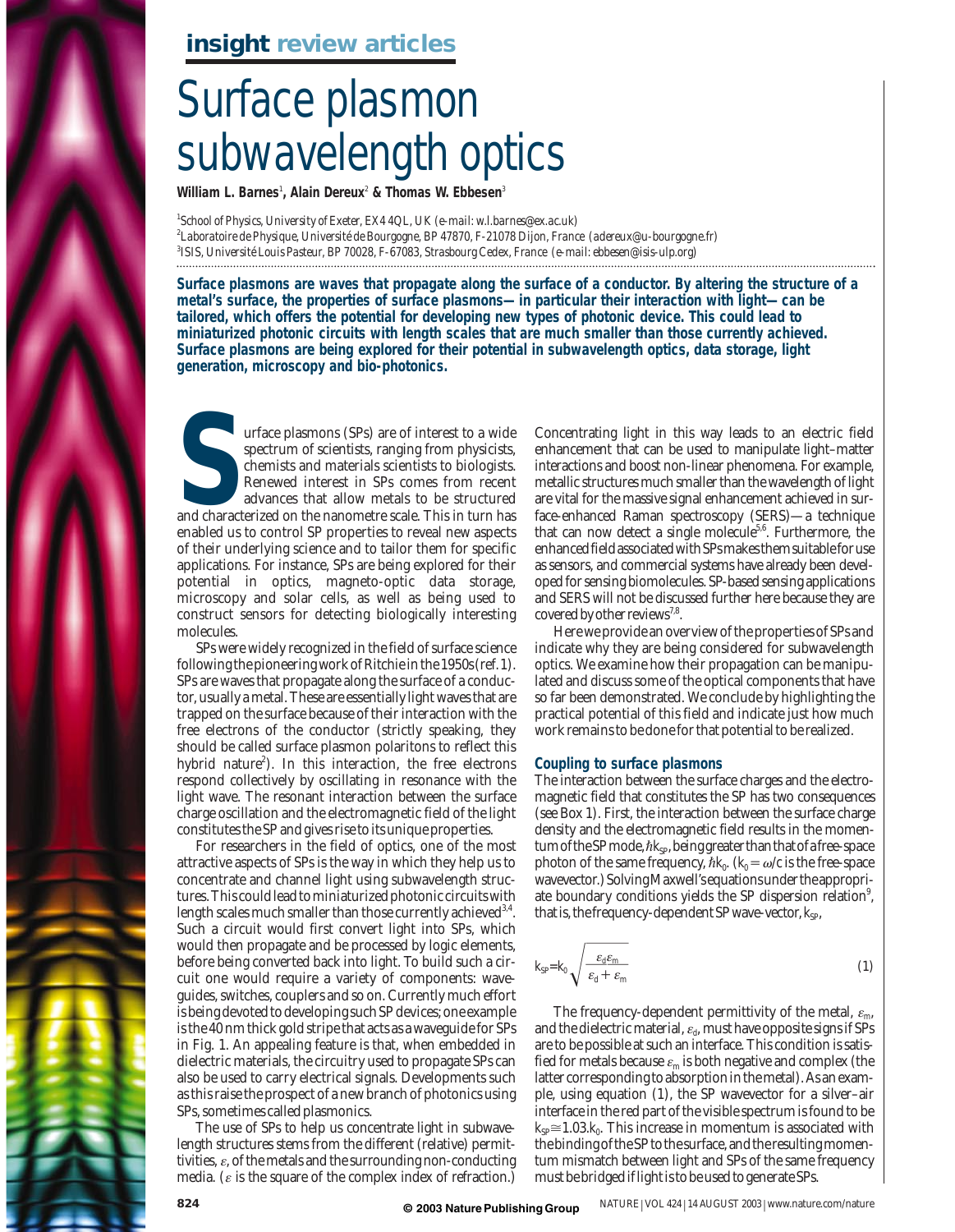The second consequence of the interaction between the surface charges and the electromagnetic field is that, in contrast to the propagating nature of SPs along the surface, the field perpendicular to the surface decays exponentially with distance from the surface. The field in this perpendicular direction is said to be evanescent or near field in nature and is a consequence of the bound, non-radiative nature of SPs, which prevents power from propagating away from the surface.

There are three main techniques by which the missing momentum can be provided. The first makes use of prism coupling to enhance the momentum of the incident light<sup>10,11</sup>. The second involves scattering from a topological defect on the surface, such as a subwavelength protrusion or hole, which provides a convenient way to generate SPs locally<sup>3,12</sup>. The third makes use of a periodic corrugation in the metal's surface<sup>13</sup>. Indeed, over 100 years ago, Wood<sup>14</sup> reported anomalous behaviour in the diffraction of light by metallic diffraction gratings some of these phenomena are now known to arise from coupling to SPs. The diffraction (scattering) of light by a metallic diffraction grating allows incident light to be momentum matched and thus coupled to SPs<sup>15</sup>. Importantly the reverse process also allows the otherwise non-radiative SP mode to couple with light in a controlled way with good efficiency<sup>16,17</sup>, which is vital if SP-based photonic circuits are to be developed.

### **Surface plasmon propagation**

Once light has been converted into an SP mode on a flat metal surface it will propagate but will gradually attenuate owing to losses arising from absorption in the metal. This attenuation depends on the dielectric function of the metal at the oscillation frequency of the SP. The propagation length,  $\delta_{SP}$  can be found by seeking the imaginary part, *k''*<sub>sp</sub>, of the complex surface plasmon wavevector,  $k_{SP}$  =  $k'_{SP}$  +  $ik''_{SP}$ , from the SP dispersion equation (1) (ref. 15),

$$
\delta_{SP} = \frac{1}{2k_{SP}^{"}} = \frac{c}{\omega} \left( \frac{\varepsilon_m^{\prime} + \varepsilon_d}{\varepsilon_m^{\prime} \varepsilon_d^{\prime}} \right)^{\frac{3}{2}} \frac{\left(\varepsilon_m^{\prime}\right)^2}{\varepsilon_m^{\prime\prime}} \tag{2}
$$

where  $\varepsilon^{r}_{~m}$ and  $\varepsilon^{r}$   $_{m}$ are the real and imaginary parts of the dielectric function of the metal, that is,  $\varepsilon_m = \varepsilon'_{m} + i\varepsilon'_{m}$ . Silver is the metal with the lowest losses in the visible spectrum: propagation distances are typically in the range  $10-100 \mu m$ , increasing towards 1 mm as one moves into the  $1.5 \mu m$  near-infrared telecom band (see Box 2). In the past, absorption by the metal was seen as such a significant problem that SPs were not considered viable for photonic elements; the SP propagation length was smaller than the size of components at that time. This view is now changing thanks primarily to recent demonstrations of SP-based components that are significantly smaller than the propagation length<sup>18</sup>. Such developments open the way to integrate many SP-based devices into circuits before propagation losses become too significant.

In addition to dealing with the problem of loss owing to absorption in the metal, there is another key loss mechanism that must be considered: unwanted coupling to radiation. To build SP-based circuits one will need components that convert one SP mode into another, for example, a switch to re-route SPs without scattering the SP mode in such a way as to lose its energy to freely propagating light.

#### **Surface plasmon band structure and periodic surfaces**

One of the key developments in photonics in the past 15 years has been that of photonic bandgap (PBG) materials. These synthetic materials use wavelength-scale periodic structures to manipulate the interaction between light and matter so as to build new photonic structures—a good example being that of the photonic crystal fibre<sup>19</sup>. These developments have been predominantly made in periodically structured insulating and semiconducting materials. By making use of SPs, metals too can be used as PBG materials, this time in the form of photonic sur $f$ aces<sup>20</sup>.

The nature of SPs changes when they propagate on metal surfaces that are periodically textured on the scale of the wavelength of light.



**Figure 1** An SP waveguide. **a**, a scanning electron micrograph image of a 40 nm thick,  $2.5 \mu m$  wide gold stripe lying on a glass substrate (courtesy of J. C. Weeber, Université de Bourgogne, France). **b**, The optical functionality of the stripe visualized by PSTM; an extended SP, launched on the larger area by a spot (indicated by the red ellipse) generated by total internal reflection illumination (wavelength=800 nm) through the substrate, is used to excite one of the stripe's SP eigen modes featuring three maxima. The photon scanning tunnelling microscopy (PSTM) image demonstrates that SPs are bound to the metal. **c**, A cross-section across the stripe shows that this mode is much better confined to the guiding material (indicated by the AFM topology—pale blue line) sustaining the mode than would be the case in dielectric-based waveguides. Not only the height of the guide but also the square root of the waveguide cross-section features a subwavelength size, underlining the fact that the SP mode is essentially bound to the metal surface rather than being a standing wave confined inside the metal volume.

When the period of the nanostructure is half that of the effective wavelength of the SP mode, scattering may lead to the formation of SP standing waves and the opening of an SP stop band<sup>21</sup> (see Box 3). When the surface is modulated in both in-plane directions, for example by a periodic array of bumps, SP modes may be prevented from travelling in any in-plane direction, thus leading to a full PBG for SP modes $^{20,22}$  (Fig. 2). Fig. 2 provides a nice demonstration of how the problems associated with absorption by the metal can be overcome. It shows that, although finite, the SP propagation length is more than enough to allow the SP to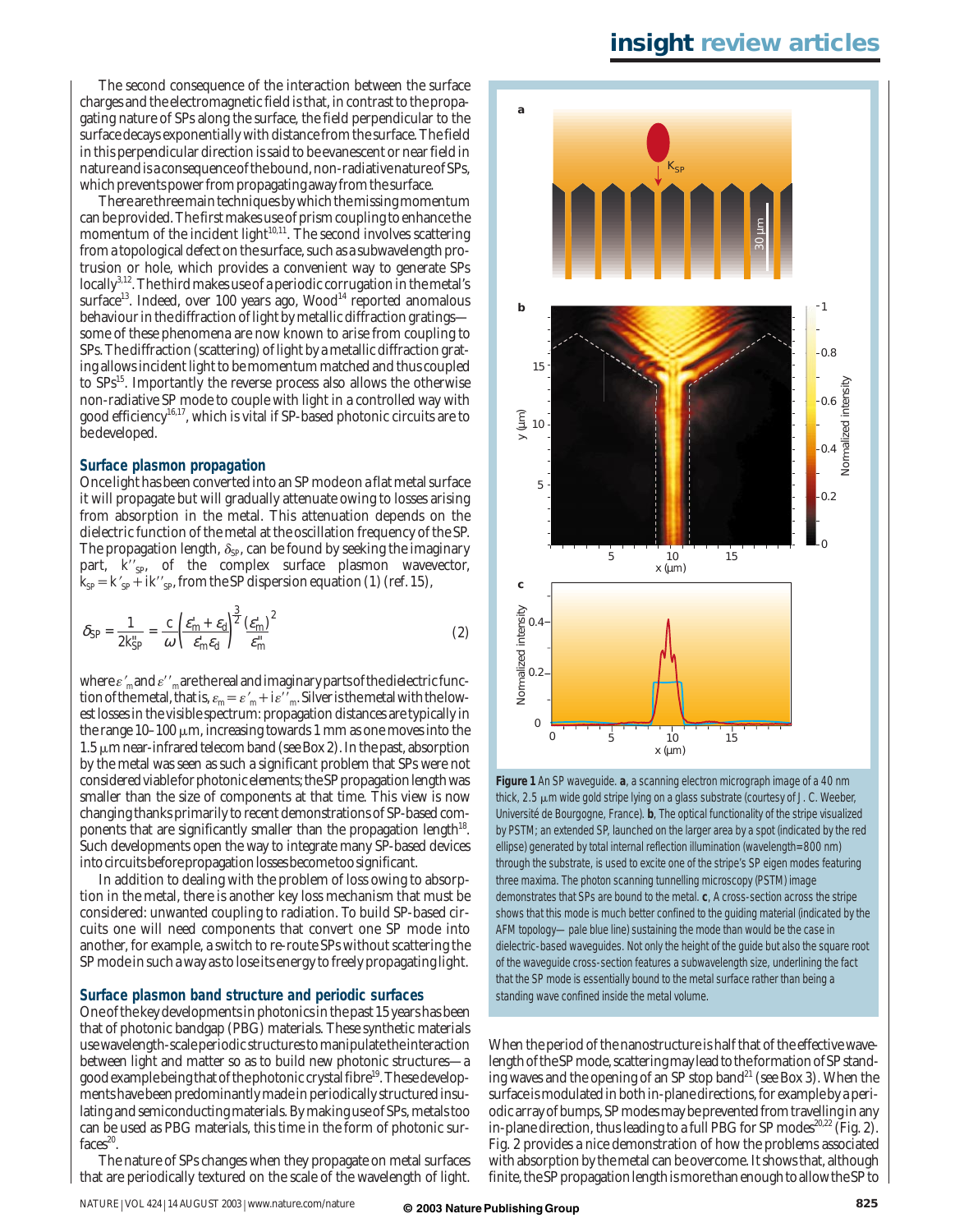

#### Box 1 **Surface plasmon basics**

SPs at the interface between a metal and a dielectric material have a combined electromagnetic wave and surface charge character as shown in **a**. They are transverse magnetic in character (**H** is in the y direction), and the generation of surface charge requires an electric



field normal to the surface. This combined character also leads to the field component perpendicular to the surface being enhanced near the surface and decaying exponentially with distance away from it (**b**). The field in this perpendicular direction is said to be evanescent, reflecting the bound, non-radiative nature of SPs, and prevents power from propagating away from the surface. In the dielectric medium above the metal, typically air or glass, the decay length of the field,  $\delta_{dr}$  is of the order of half the wavelength of light involved, whereas the decay length into the metal, d*m*, is determined by the skin depth. **c**, The dispersion curve for a SP mode shows the momentum mismatch problem that must be overcome in order to couple light and SP modes together, with the SP mode always lying beyond the light line, that is, it has greater momentum  $(hk_{\rm SD})$  than a free space photon  $(hk_0)$  of the same frequency  $\omega$ .

experience many periods of the textured surface and thus display the PBG phenomenon. We also note with interest that recent developments in the fabrication of periodic nanostructures via self-assembly offer the prospect of easily producing SP PBG substrates to act as photonic substrates on which to define SP photonic circuits.

At frequencies within a bandgap, the density of SP modes is zero no SP modes can be supported. However, at the band edges, the SP mode dispersion is flat and the associated density of SP modes is high, corresponding to a high field enhancement close to the metal surface. Further, the nature of this flat band means that such modes can be excited by light that is incident over a wide range of angles, making them good candidates for frequency-selective surfaces. Flat bands are also associated with the localized SP modes of metallic nanoparti-

**Figure 2** SP photonic bandgap. The SP dispersion curve shown in Box 1 was directly imaged using a modified prism coupling technique. **a**, The dispersion curve (here shown as inverse wavelength versus angle) for a flat surface is shown in the upper picture; here dark regions correspond to coupling of incident light to the SP mode, and the colours are produced on a photographic film by the wavelength of the light used. **b**, If the metal surface is textured with a twodimensional pattern of bumps on an appropriate length scale (roughly half the wavelength of light) as shown in this SEM, a bandgap is introduced into the dispersion curve of the associated SP modes. Bar,  $0.7 \mu m$ . **c**, The bandgap is clearly seen in the lower picture where there is a spectral region in which no SP mode (as indicated by the dark regions) exists. Also note the distortion of the SP mode and the edges of the bandgap.



cles<sup>23,24</sup>. The frequency and width of these modes are determined by the particle's shape, material, size and environment<sup>23,25,26</sup>, and for this reason they are being pursued as tags for biosensing $^{27,28}$  and as substrates for SERS<sup>29</sup> and potentially as aerials for fluorophores<sup>30,31</sup>. The interaction between two or more nanoparticles can lead to still further levels of field enhancement<sup>32-34</sup>, with even more dramatic effects associated with hot spots in random structures $35$ .

### **Mapping surface plasmons and developing components**

The properties of SP devices are intimately linked to the activity and the distribution of SPs on the metal surface. Much is still not known about the relationship between surface topology and the nature of the SP modes, and so a more detailed study of the details of this SP activity is vital. Because of the way SPs are confined to the surface and because of the subwavelength nature of the structures and fields involved, one cannot rely on traditional far-field techniques. Instead near-field techniques<sup>3,36</sup> such as photon scanning tunnelling microscopy (PSTM) are typically employed to map the fields on the metal surface, for example, those of the SP waveguide in Fig. 1. A PSTM is basically a collection mode scanning near-field optical microscope where the sample lies on a glass prism, which enables one to shine light in total internal reflection. The nanometre size tip, mostly obtained by pulling an optical fibre, which may eventually be coated with a metal, frustrates the total reflection when scanning close to the surface and thereby maps the near-field intensities.

Surprisingly, as we enhance the capabilities of near-field techniques further to map the SP fields into the subwavelength regime we come up against an interesting variant of Heisenberg's uncertainty principle. Applied to the optical field, this principle says that we can only measure the electric (*E*) or the magnetic field (*H*) with accuracy when the volume  $\delta$ <sup> $\beta$ </sup> in which they are contained is significantly smaller than the wavelength of light in all three spatial dimensions. More precisely, Heisenberg's uncertainty principle binds *E* and *H*of the optical wave to d*l*through the cyclic permutation of their vector components (*i,j*),

$$
\Delta E \Delta H \ge \hbar c^2 / 2 \delta I^4. \tag{3}
$$

As volumes smaller than the wavelength are probed, measurements of optical energy become uncertain, highlighting the difficulty with performing measurements in this regime.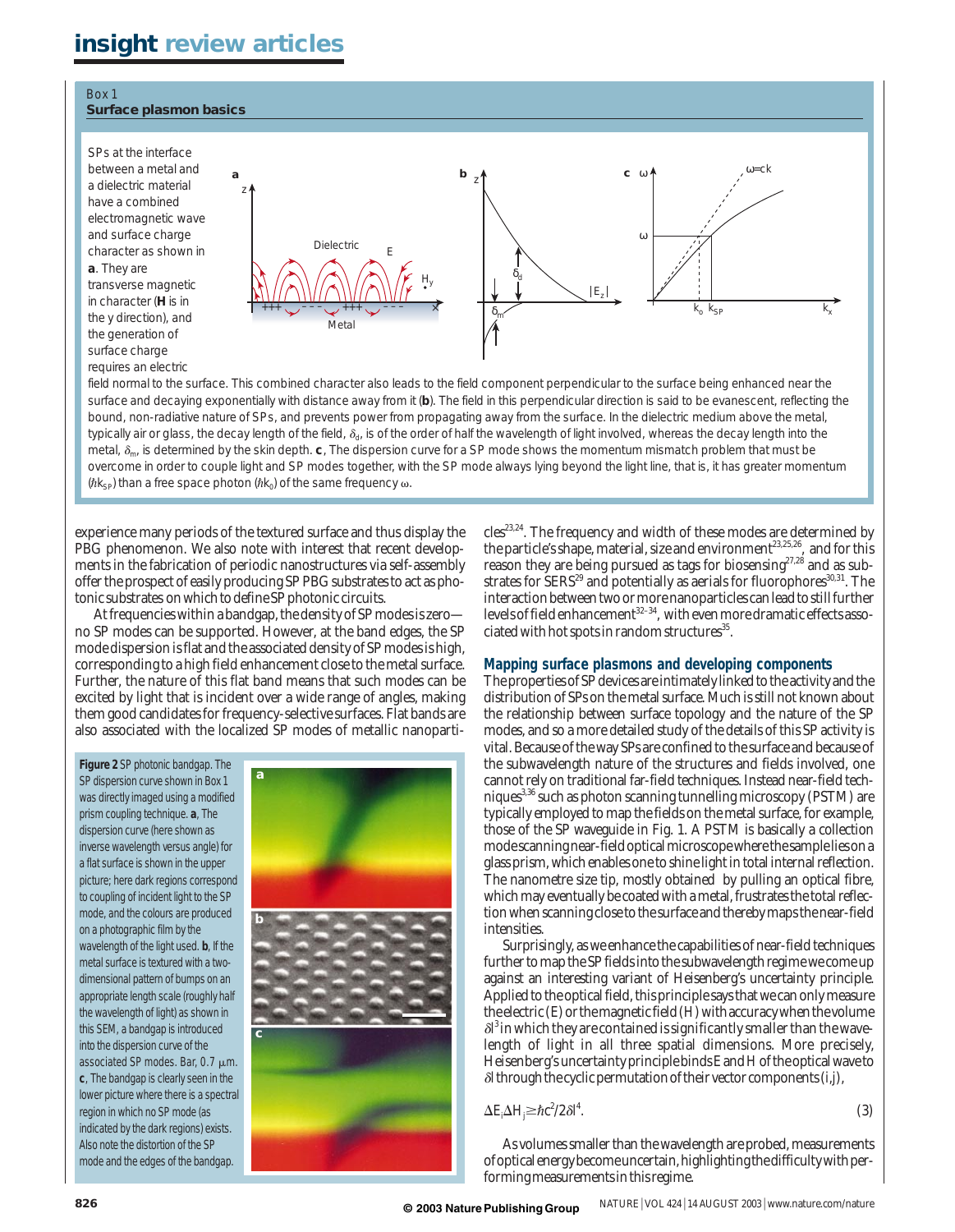

There are three characteristic length scales that are important for SP-based photonics in addition to that of the associated light. The propagation length of the SP mode,  $\delta_{SP}$ , is usually dictated by loss in the metal. For a relatively absorbing metal such as aluminium the propagation length 2  $\mu$ m at a wavelength of 500 nm. For a low loss metal, for example, silver, at the same wavelength it is increased to 20  $\mu$ m. By moving to a slightly longer wavelength, such as 1.55  $\mu$ m, the propagation length is further increases towards 1 mm. The propagation length sets the upper size limit for any photonic circuit based on SPs. The decay length in the dielectric material,  $\delta_{d}$ , is typically of the order of half the wavelength of light involved and dictates the maximum height of any individual features, and thus components, that might be used to control SPs. The ratio of  $\delta_{SP}$ :  $\delta_d$ thus gives one measure of the number of SP-based components that may be integrated together. The decay length in the metal,  $\delta_{m}$ , determines the minimum feature size that can be used; as shown in the diagram, this is between one and two orders of magnitude smaller than the wavelength involved, thus highlighting the need for good control of fabrication at the nanometre scale. The combinations chosen give an indication of range from poor (Al at  $0.5 \mu$ m) to good (Ag at 1.5  $\mu$ m) SP performance.

This is not as serious a limitation as one might imagine, because, although we would often like to measure the optical energy (for which we need to know both the electric and magnetic field strengths), many optical interactions are dominated by just one of the fields, and so mapping just one of them on a subwavelength scale can provide invaluable new insights. For example, most PSTM tips provide images that are proportional to the mapping of the distribution of  $|E|^2$  in the near-field zone<sup>36</sup>. Surprisingly, SPs with circular symmetry, sustained by a suitable metal coating of the tip, played a crucial role in the recent demonstration $^{37}$  that the distribution of  $|H|^2$  associated with the optical wave can also be detected. Not only does this provide new possibilities for SPs, but it also enhances their role in such phenomena as the magnetooptic Kerr effect<sup>38,39</sup> in extending the realm in which SPs have important photonic applications.

Near-field mapping techniques such as PSTM have been essential for the development of SP devices such as waveguides and other components.For example, they were used to map the field distribution associated with an SP waveguide based on a metal stripe<sup>40-42</sup> that is illustrated in Fig. 1. Other strategies for waveguiding have also been explored, for example, using a well defined stripe defect on a periodically modulated photonic surface, with the defect acting as a guide<sup>43</sup>. It was recently pointed out that SP waveguides can be obtained by exploiting roughness-induced Anderson localization, which inhibits SP propagation. In this case, waveguides are formed by channels flattened across an otherwise rough metal film<sup>44</sup>. Waveguides can also be made of aligned metal (for example, gold) nanoparticles: a recent PSTM study has demonstrated the feasibility of laterally squeezing the optical near field by coupling localized SPs of an ensemble of linearly aligned gold nanoparticles<sup>45</sup>, which suggests another approach to SP guiding<sup>46</sup>.

By making use of advanced lithographic techniques to texture the



Periodic texturing of the metal surface can lead to the formation of an SP photonic bandgap when the period, *a*, is equal to half the wavelength of the SP, as shown in the dispersion diagram (**a**). Just as for electron waves in crystalline solids, there are two SP standing wave solutions, each with the same wavelength but, owing to their different field and surface charge distributions, they are of different frequencies. The upper frequency solution,  $\omega_{+}$ , is of higher energy because of the greater distance between the surface charges and the greater distortion of the field, as shown schematically in **b**. SP modes with frequencies between the two band edges,  $\omega_{+}$  and  $\omega_{-}$ , cannot propagate, and so this frequency interval is known as a stop gap. By providing periodic texture in two dimensions, SP propagation in all in-plane directions can be blocked, leading to the full bandgap for SPs. At the band edges the density of SP states is high, and there is a significant increase in the associated field enhancement.



**Figure 3** Surface plasmon Bragg reflector. **a**, An example of integration involving a Bragg reflector on a SP waveguide is provided by carving a series of slots with suitable sizes and separations in a gold stripe supported on a glass substrate, as shown on the SEM image (**a**) of a stripe similar to the one introduced in Fig. 1 (courtesy of E. Devaux, Université Louis Pasteur, France, and J. C. Weeber, Université de Bourgogne, France). White bar, 30  $\mu$ m; black bar, 2.5  $\mu$ m. The incident SP, with three maxima (see Fig. 1), is excited by total internal reflection illumination as described in the legend of Fig. 1. The SP propagates from the left to the right until it reaches the Bragg reflecting zone (indicated by the blue squares). The mirror effect is clearly observed in the PSTM image (**b**) as the interference between incident and reflected SPs. To the right of the mirror zone, the intensity falls dramatically to a value not detectable by the PSTM tip. Bar, 2.5  $\mu$ m.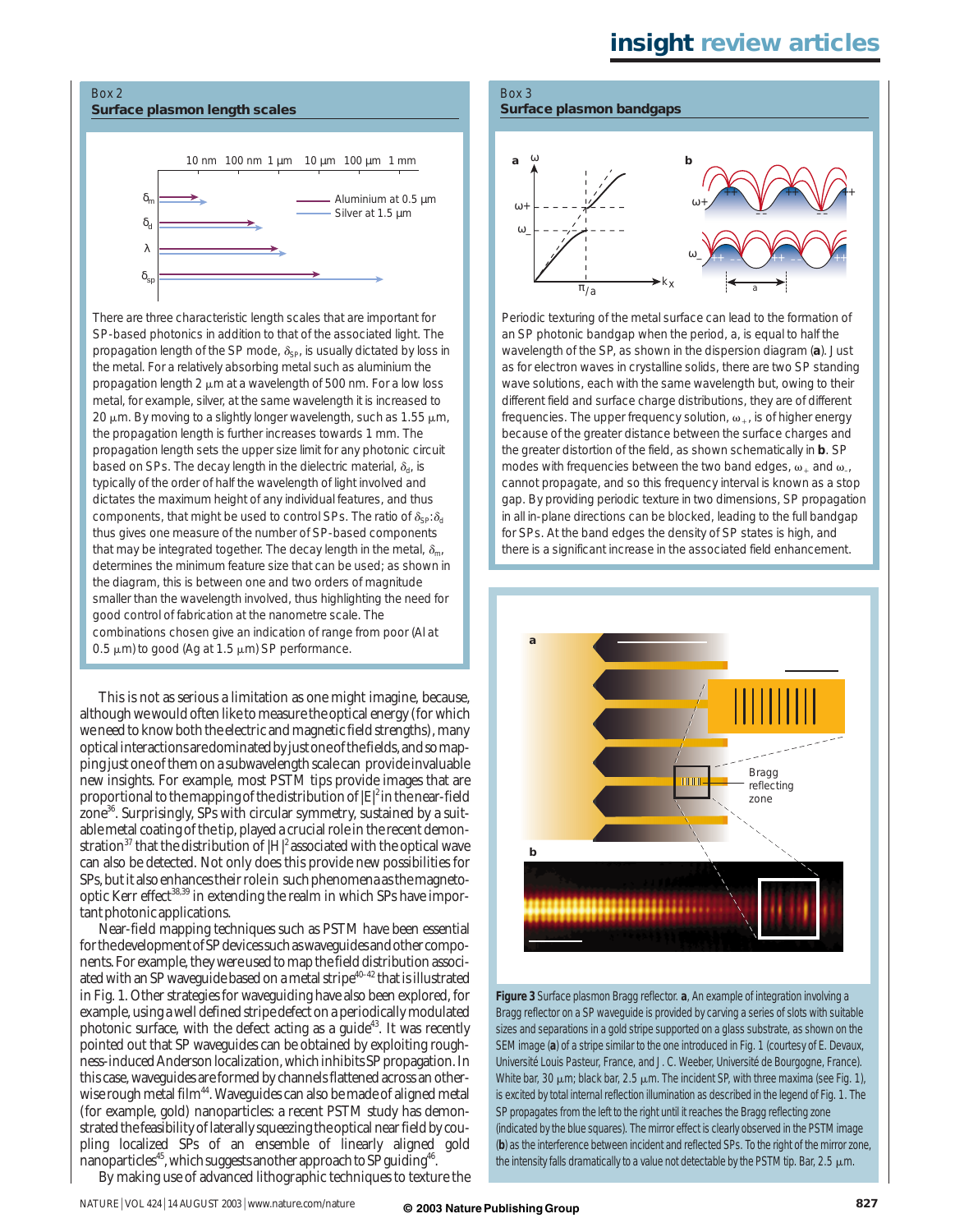

**Figure 4** Normal incidence transmission for subwavelength holes. Normal incidence transmission images (top) and spectra (bottom) for three square arrays of subwavelength holes. For the blue, green and red arrays, the periods were 300, 450 and 550 nm, respectively, the hole diameters were 155, 180 and 225 nm and the peak transmission wavelengths 436, 538 and 627 nm. The arrays were made in a free standing 300 nm thick silver film (courtesy of A. Degiron, Université Louis Pasteur, France). Only the lowest order peak  $(i,j=0.1$  in equation (4)) of the spectrum of each array is shown as it dominates the colour seen.The figure shows that nanostructures can control the resonant wavelength of SP phenomena.

metal surface with protrusions, slits or holes, lenses and mirrors for SPs may be integrated into circuits not only on an extended thin film<sup>18</sup> but also directly on a finite-width stripe. An example of such a structure is shown in Fig. 3, where a Bragg reflector for SP modes is demonstrated. Although not yet fully optimized, these early demonstrations strengthen the prospect for SP-based photonic elements.

### **Hole arrays**

The demonstration of enhanced transmission through periodic arrays of subwavelength holes in optically thick metallic films has sparked new interest in SPs<sup>47-50</sup>. Not only is the transmission much higher than expected from classic diffraction theory, it can be greater than the percentage area occupied by the holes, implying that even the light impinging on the metal between the holes can be transmitted. In other words, the whole periodic structure acts like an antenna in the optical regime, nicely demonstrating the benefits that SP modes can provide. The transmission spectra of hole arrays display peaks that can be tuned by adjusting the period and the symmetry as shown in Fig. 4. For a square array of period  $a_0$ , the peaks  $\lambda_{\text{max}}$  in the normal incidence transmittance spectra can be identified approximately from the dispersion relation (equation (1)), and they are given by:

$$
\lambda_{\max} \sqrt{\mathring{f} + \mathring{f}} \simeq a_0 \sqrt{\frac{\varepsilon_m \varepsilon_d}{\varepsilon_m + \varepsilon_d}} \tag{4}
$$

where indices *i* and *j* are the scattering orders from the array<sup>48</sup>.

For a free-standing hole array, incident light is diffracted/scattered by the array, producing evanescent waves that tunnel through the holes, resulting in a small but finite amplitude on the far side of the array. Here the evanescent waves are again diffracted/scattered; the interference of the resulting waves produces the light that propagates away from the structure. Equation (4) acts as a starting point in analysing the transmission spectrum, a spectrum that is more accurately determined by taking into account these diffraction/interference effects<sup>51-55</sup>. SPs act to enhance the fields associated with the evanescent waves, thus producing a way to increase the transmittance. When the metal film is thin enough, this tunneling may become resonant because the SP modes on the two surfaces can overlap and interact via the holes<sup>49-51</sup>. Interestingly, photon entanglement can be preserved or lost upon transmission through a hole, depending on the experimental conditions<sup>56</sup>.

### **Single apertures**

Individual subwavelength apertures can also exhibit enhanced transmission when surrounded by a periodic structure that harvests the incident light. If such nanostructure is added to the output side of the film then, remarkably, the emerging light can be beamed rather than diffracted. In addition, the light is mostly re-emitted from a very small area surrounding the aperture<sup>57</sup>. This suggests that a well directed source of light can be generated using a subwavelength aperture, an exciting development that is being pursued as a source for a variety of optical technologies, including high-density magnetooptic data storage. A theoretical treatment<sup>58</sup> shows that just a few well designed features around the exit of a slit aperture can give rise to beaming, as confirmed recently in the microwave region<sup>59</sup> and shown vividly in the numerical simulation presented in Fig. 5.

In the single hole and hole array structures described above, the holes do not support any propagating modes, that is, the diameter of the hole is smaller than  $\lambda/2$  (half the wavelength of the light that is transmitted), and tunnelling is necessarily part of the transmission mechanism. However, when the aperture is larger than  $\lambda/2$  in at least one dimension, such as a slit, then the aperture can support propagating modes $60-62$ ; the slit can even be wrapped up in the form of an annulus $^{63}$ . For instance, investigations of the transmission spectrum of periodic slit arrays reveal that both the slit modes and the modes caused by the periodic modulation of the surface (standing wave surface modes) play a role. In the case of a single slit surrounded by linear grooves, the transmission spectrum is dominated by the modes caused by the periodic groove structure, although other modes play an important role<sup>64</sup>.

### **Future directions**

In addition to their use in photonic circuits, SPs are being explored for other photonic technologies, notably the generation of light. A particular example is that of the organic light-emitting diode. Here excitons are produced by injection of charge into a semi-conducting organic layer that is typically only 100 nm thick. The close proximity of the excitons to the metallic cathode used to inject electrons means that much of the power that would otherwise have been radiated is in fact lost to SP modes on the cathode surface $65-68$ , thus detracting from device efficiency. Managing and, if necessary, recovering this power through the use of a periodic nanostructure is likely to be important for many future device designs, especially for high-efficiency, long-life and full-colour devices. The inverse process, that of using SPs to enhance the absorption of light, for example, in solar cells<sup>69,70</sup>, is also of interest. SP modes have even been employed as the lasing mode in quantum cascade  $lasers^{71}$ .

To develop SP-based photonics, non-linear components such as switches will also be required. The unique properties of SPs give them some advantages in this respect. We mentioned that they are characterized by an evanescent, near field that is enhanced close to the surface. The use of SPs to enhance non-linear processes such as harmonic generation is well known<sup>72-74</sup>, but it is only recently that experiments have been designed to look at how non-linear effects may be used to provide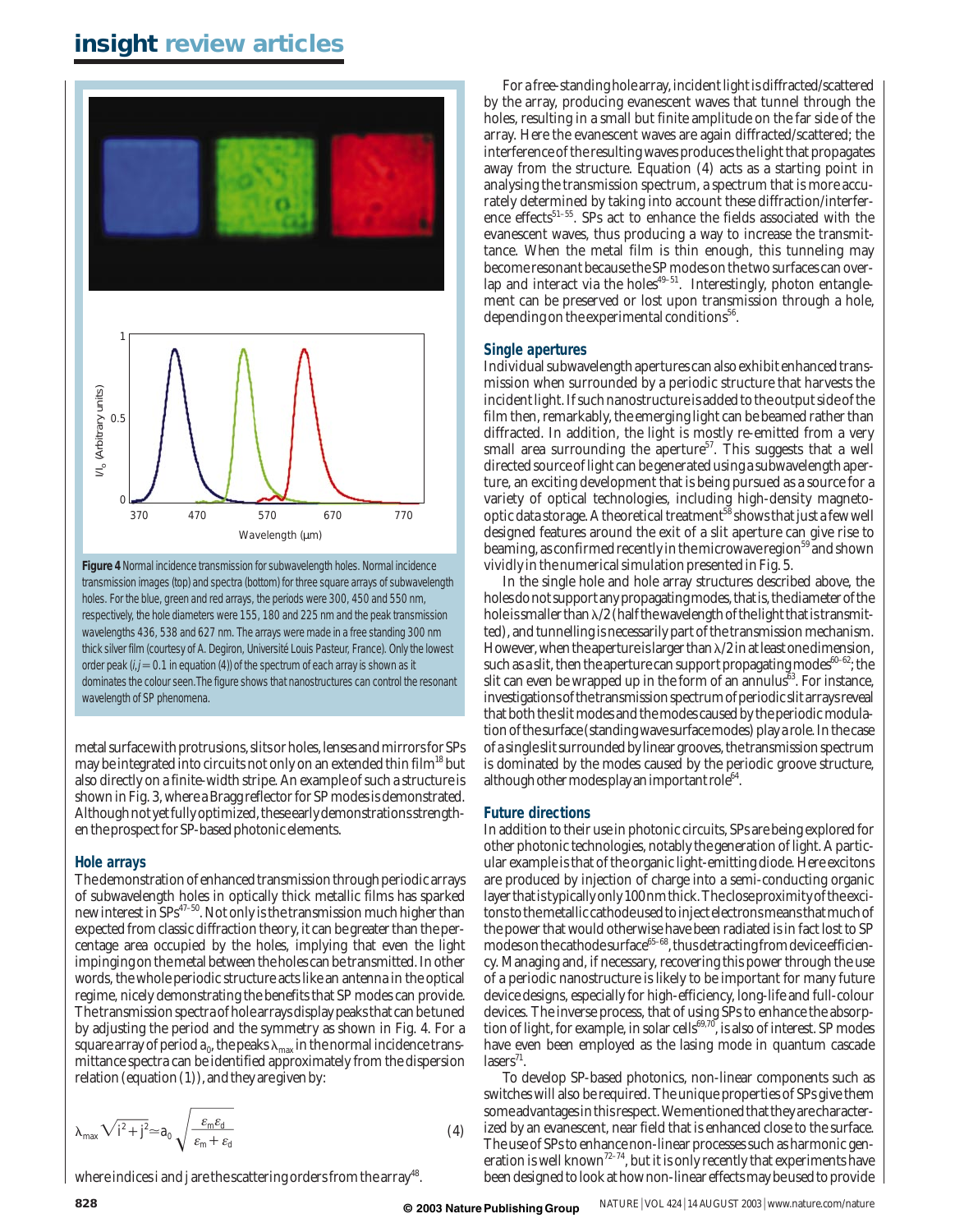are radial direction for a wavelength or 5d<br>corresponding to a spectral transmission **Figure 5** Calculated pattern of light emerging from a single slit surrounded by a finite array of grooves (courtesy of F. J. García-Vidal, Universidad Autonoma de Madrid, Spain) and L. Martín-Moreno (Universidad de Zaragoza, Spain). For this simulation there were 10 grooves on each side of the slit, each of width 40 nm and depth 100 nm. The groove period was 500 nm. The contour plot shows the spatial dependence of the component of the Poynting vector along the radial direction for a wavelength of 560 nm, maximum. Blue indicates low intensity  $(3 \times 10^{-4})$ , and red high (1).



new elements for SP-based photonics<sup>75</sup>. This is an area in urgent need of further work.

SPs show great potential as a new class of subwavelength photonic devices; their particular attractions are their near-field character and their associated field enhancements. Nanoscale lithography enables researchers to explore the underlying science and has already led to proof-of-concept demonstrations, notably of waveguides, reflectors, beam splitters, enhanced transmission and beaming. Some of these components may find their way into the world of photonics as discrete elements. The greater dream of making a completely plasmonic circuit will require much further research. It is an exciting challenge that is stimulating activity around the world.

doi:10.1038/nature01937

- 1. Ritchie, R. H. Plasma losses by fast electrons in thin films. *Phys. Rev.* **106,** 874–881 (1957).
- 2. Burstein, E. in *Polaritons*(eds Burstein, E. & De Martini, F.) 1–4 (Pergamon, New York, 1974).
- 3. Hecht, B., Bielefeldt, H., Novotny, L., Inouye, Y. & Pohl, D. W. Local excitation, scattering, and interference of surface plasmons. *Phys. Rev. Lett.* **77,** 1889–1892 (1996).
- 4. Pendry, J. Playing tricks with light. *Science* **285,** 1687–1688 (1999).
- 5. Kneipp, K. *et al*. Single molecule detection using surface-enhanced Raman scattering (SERS). *Phys. Rev. Lett.* **78,** 1667–1670 (1997).
- 6. Nie, S. M. & Emery, S. R. Probing single molecules and single nanoparticles by surface- enhanced Raman scattering. *Science* **275,** 1102–1106 (1997).
- 7. Homola, J., Yee, S. S. & Gauglitz, G. Surface plasmon resonance sensors: review. *Sensors Actuat. B* **54,** 3–15 (1999).
- 8. Kneipp, K., Kneipp, H., Itzkan, I., Dasari, R. R. & Feld, M. S. Surface enhanced Raman scattering and biophysics. *J. Phys. C* **14,** R597–R624 (2002).
- 9. Sambles, J. R., Bradbery, G. W. & Yang, F. Z. Optical-excitation of surface-plasmons an introduction. *Contemp. Phys.* **32,** 173–183 (1991).
- 10. Kretschmann, E. & Raether, H. Radiative decay of nonradiative surface plasmons excited by light. *Z. Naturforsch. A* **23,** 2135–2136 (1968).
- 11. Otto, A. Exitation of nonradiative surface plasma waves in silver by the method of frustrated total reflection. *Z. Phys.* **216,** 398 (1968).
- 12. Ditlbacher, H. *et al*. Fluorescence imaging of surface plasmon fields. *Appl. Phys. Lett.* **80,** 404–406 (2002).
- 13. Ritchie, R. H., Arakawa, E. T., Cowan, J. J. & Hamm, R. N. Surface-plasmon resonance effect in grating diffraction. *Phys. Rev. Lett.* **21,** 1530–1533 (1968).
- 14. Wood, R. W. On a remarkable case of uneven distribution of light in a diffraction grating spectrum. *Phil. Mag.* **4,** 396 (1902).
- 15. Raether, H. Surface Plasmons (ed. Hohler, G.) (Springer, Berlin, 1988).
- 16. Moreland, J., Adams, A. & Hansma, P. K. Efficiency of light emission from surface plasmons. *Phys. Rev. B* **25,** 2297–2300 (1982).
- 17. Worthing, P. T. & Barnes, W. L. Efficient coupling of surface plasmon polaritons to radiation using a bi-grating. *Appl. Phys. Lett.* **79,** 3035–3037 (2001).
- 18. Ditlbacher, H., Krenn, J. R., Schider, G., Leitner, A. & Aussenegg, F. R. Two-dimensional optics with surface plasmon polaritons. *Appl. Phys. Lett.* **81,** 1762–1764 (2002).
- 19. Cregan, R. F. *et al*. Single-mode photonic band gap guidance of light in air. *Science* **285,** 1537–1539 (1999).
- 20. Kitson, S. C., Barnes, W. L. & Sambles, J. R. A full photonic band gap for surface modes in the visible. *Phys. Rev. Lett.* **77,** 2670–2673 (1996).
- 21. Barnes, W. L., Preist, T. W., Kitson, S. C. & Sambles, J. R. Physical origin of photonic energy gaps in the propagation of surface plasmons on gratings. *Phys. Rev. B* **54**, 6227–6244 (1996).
- 22. Barnes, W. L., Kitson, S. C., Preist, T. W. & Sambles, J. R. Photonic surfaces for surface plasmon polaritons. *J. Opt. Soc. Am. A* **14,** 1654–1661 (1997).
- 23. Kreibig, U. & Vollmer, M. Optical properties of metal clusters (Springer, Berlin, 1995).
- 24. Special issue: Optical Properties of Nanoparticles. *Appl. Phys. B* **73** (2001).
- 25. Haynes, C. L. & Van Duyne, R. P. Nanosphere lithography: A versatile nanofabrication tool for studies of size-dependent nanoparticle optics. *J. Phys. Chem. B* **105,** 5599–5611 (2001).
- 26. Sonnichsen, C. *et al.* Spectroscopy of single metallic nanoparticles using total internal reflection microscopy. *Appl. Phys. Lett.* **77,** 2949–2951 (2000).
- 27. Schultz, D. A. Plasmon resonant particles for biological detection. *Curr. Opin. Biotechnol.* **14,** 13–22  $(2003)$
- 28. Oldenburg, S. J., Genick, C. C., Clark, K. A. & Schultz, D. A. Base pair mismatch recognition using plasmon resonant particle labels. *Anal. Biochem.* **309,** 109–116 (2002).
- 29. Félidj, N. *et al.* Optimized surface-enhanced Raman scattering on gold nanoparticle arrays. *Appl. Phys. Lett.* **82,** 3095–3097 (2003).
- 30. Levi, S. A. *et al.* Fluorescence of dyes adsorbed on highly organized, nanostructured gold surfaces. *Chem.-a Eur. J.* **8,** 3808–3814 (2002).
- 31. Vargas-Baca, I. *et al*. Linear and nonlinear optical responses of a dye anchored to gold nanoparticles dispersed in liquid and polymeric matrixes. *Can. J. Chem.* **80**, 1625–1633 (2002).
- 32. Rechberger, W. *et al*. Optical properties of two interacting gold nanoparticles. *Opt. Commun.* **220,** 137–141 (2003).
- 33. Kottmann, J. P. & Martin, O. J. F. Retardation-induced plasmon resonances in coupled nanoparticles. *Opt. Lett.* **26,** 1096–1098 (2001).
- 34. García-Vidal, F. J. & Pendry, J. B. Collective theory for surface enhanced Raman scattering. *Phys. Rev. Lett.* **77,** 1163–1166 (1996).
- 35. Gresillon, S. *et al*. Experimental observation of localized optical excitations in random metaldielectric films. *Phys. Rev. Lett.* **82,** 4520–4523 (1999).
- 36. Weeber, J. C. *et al*. Observation of light confinement effects with a near-field optical microscope. *Phys. Rev. Lett.* **77,** 5332–5335 (1996).
- 37. Devaux, E. *et al*. Local detection of the optical magnetic field in the near zone of dielectric samples. *Phys. Rev. B* **62,** 10504–10514 (2000).
- 38. Silva, T. J. & Schultz, S. A scanning near-field optical microscope for the imaging of magnetic domains in reflection. *Rev. Sci. Instr.* **67,** 715–725 (1996).
- 39. Hermann, C. *et al*. Surface-enhanced magneto-optics in metallic multilayer films. *Phys. Rev. B* **64,** 235422 (2001).
- 40. Kottmann, J. P., Martin, O. J. F., Smith, D. R. & Schultz, S. Plasmon resonances of silver nanowires with a nonregular cross section. *Phys. Rev. B* **64,** 5402 (2001).
- 41. Weeber, J. C., Dereux, A., Girard, C., Krenn, J. R. & Goudonnet, J. P. Plasmon polaritons of metallic nanowires for controlling submicron propagation of light. *Phys. Rev. B* **60,** 9061–9068 (1999).
- 42. Weeber, J. C. *et al*. Near-field observation of surface plasmon polariton propagation on thin metal stripes. *Phys. Rev. B* **64,** 045411 (2001).
- 43. Bozhevolnyi, S. I., Erland, J., Leosson, K., Skovgaard, P. M. W. & Hvam, J. M. Waveguiding in surface plasmon polariton band gap structures. *Phys. Rev. Lett.* **86,** 3008–3011 (2001).
- 44. Bozhevolnyi, S. I., Volkov, V. S. & Leosson, K. Localization and waveguiding of surface plasmon polaritons in random nanostructures. *Phys. Rev. Lett.* **89,** 186801 (2002).
- 45. Krenn, J. R. *et al*. Squeezing the optical near-field zone by plasmon coupling of metallic nanoparticles. *Phys. Rev. Lett.* **82,** 2590–2593 (1999).
- 46. Maier, S. A. *et al*. Local detection of electromagnetic energy transport below the diffraction limit in metal nanoparticle plasmon waveguides. *Nat. Mat.* **2,** 229–232 (2003).